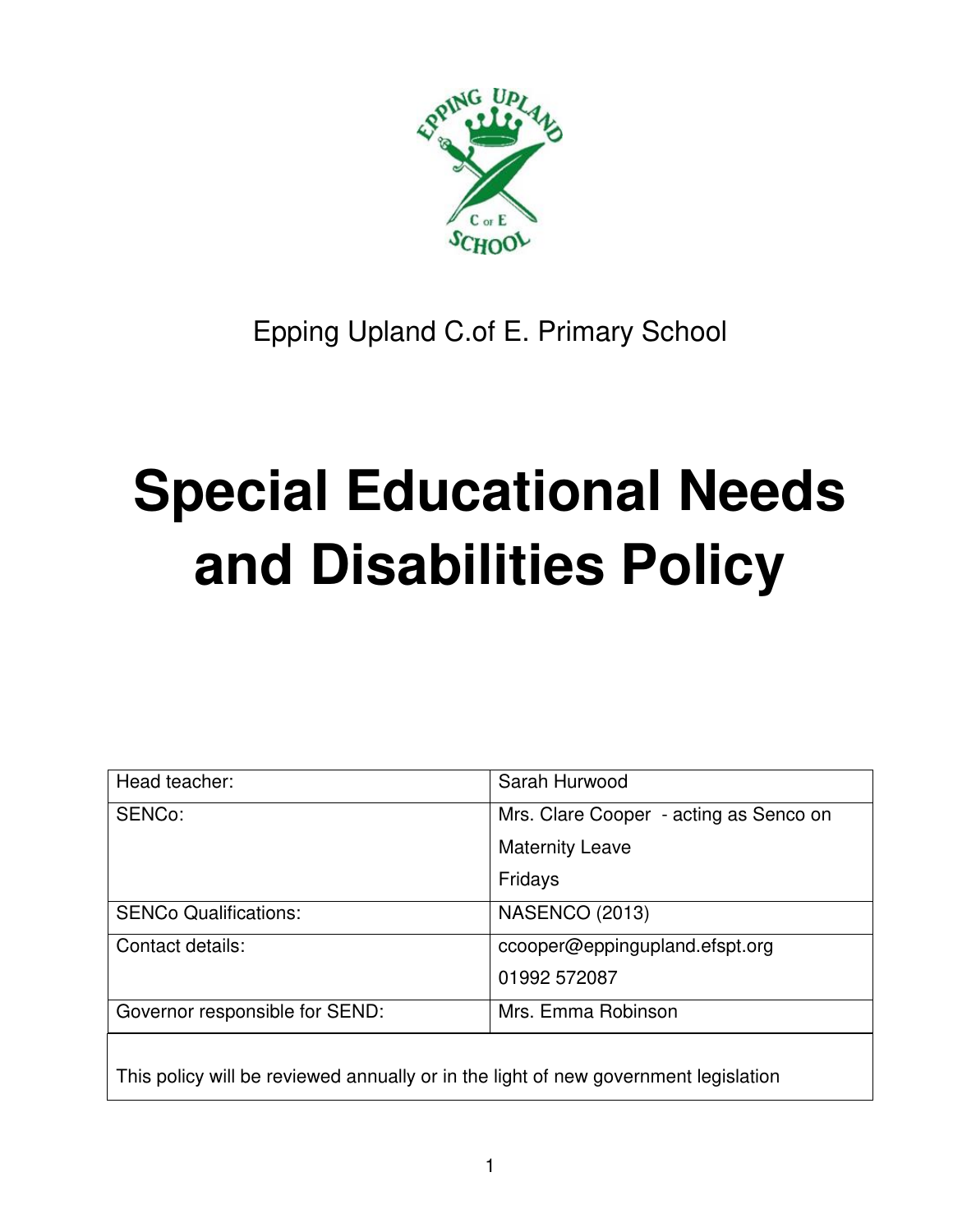#### **Introduction**

This policy aims to support inclusion for all of our children and complies with the statutory requirement stipulated in the SEND Code of Practice  $0 - 25$  (July 2014) 3.65 and has been written with reference to the following guidance and documents:

- Equality Act 2010: advice for schools DfE Feb 2013
- $\bullet$  SEND Code of Practice  $0 25$  (July 2014)
- Schools SEN Information Report Regulations (2014)
- Statutory Guidance on Supporting pupils at school with medical conditions April '14
- The National Curriculum in England: framework for Key Stage 1 & 2 (July 2014
- **•** Safeguarding Policy
- **•** Accessibility Plan
- Teachers Standards 2012

The responsibility for the management of this policy falls to the Head teacher; the day to day operation of the policy is the responsibility of the SENCo. The Governing Body, Head teacher and Inclusion Manager will work together closely to ensure that this policy is working effectively alongside other relevant policies.

#### **School Admissions**

No pupil will be refused admission to school on the basis of his / her special educational needs. In line with the Equality Act 2010 we will not discriminate against disabled children in respect of admission for a reason related to their disability. We will use our best endeavours to provide effective educational provision.

#### **Our values and vision in relation to SEND Provision**

This policy reflects and builds on the three principles identified in the SEND Code of Practice:

• The views, wishes and feelings of the child or young person and the child's parents

The importance of the child or young person and the child's parents, participating as fully as possible in decisions, and being provided with the information and support necessary to enable participation in those decisions

• The need to support the child or young person, and the child's parents in order to facilitate the development of the child or young person and to help them achieve the best possible educational outcomes and other outcomes, preparing them effectively for adulthood.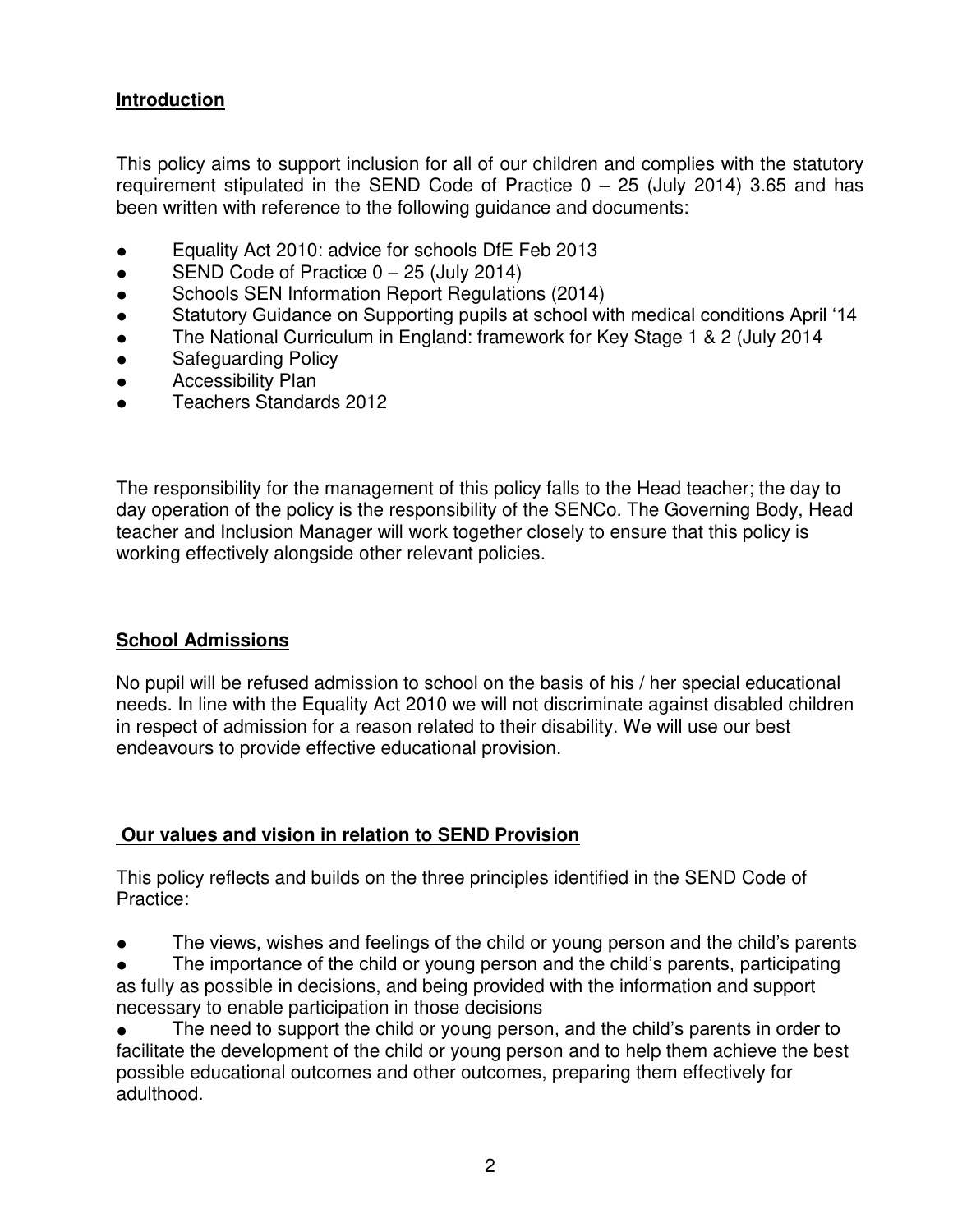# **Aims:**

To ensure that responsibility for provision for pupils with SEND remains an integral part of the whole school provision

To ensure that children and young people with SEND can engage successfully in all school activities alongside pupils who do not have SEND, including making reasonable adjustments for those pupils with a disability so that they have good access to the curriculum and wider school learning environment

• To work in close partnership with parents, Essex Education Authority and other key agencies so that the needs and strengths of each pupil with SEND are fully understood and there is a collaborative and coordinated approach to planning and reviewing any provision

To ensure a high level of staff expertise to meet pupils' need through universal and targeted training/continued professional development

To promote independence and resilience in pupils with SEND so that they are beginning to build the skills necessary for successful transition to secondary school and then on into to adulthood

● To ensure all children at Epping Upland have a voice and that they are confident and able to use that voice to state their feelings, thoughts and needs

To ensure that parents' views are taken into account

# **Objectives**

- Ensure the Equality Act 2010 duties for pupils with disabilities are met,
- To enable pupils with SEND to have their needs met,
- To take into account the views of pupils with SEND,

To encourage good communication and genuine partnerships with parents / carers of children with SEND,

To facilitate full access to a broad, balanced and relevant education, including an appropriate curriculum for the foundation stage and the National Curriculum, for pupils with SEND,

● In conjunction with the Medical Policy make arrangements to support pupils with medical conditions and to have regard to statutory guidance supporting pupils at school with medical conditions,

To implement a graduated response to meeting the needs of pupils using the Assess, Plan, Do, Review process,

Develop a culture of inclusion valuing high quality teaching for all learners, with teachers using a range of effective differentiation methods,

Employ a collaborative approach with learners with a SEN or disability, their families, staff within school, other external agencies including those from Health and Social Care,

Set appropriate individual learning outcomes based on prior attainment, high aspirations and the views of the child and family,

- Share expertise and good practice across the school and locality,
- Make efficient and effective use of school resources,

Have regard to the Code of Practice (2014) for the identification, assessment, support and review of SEND,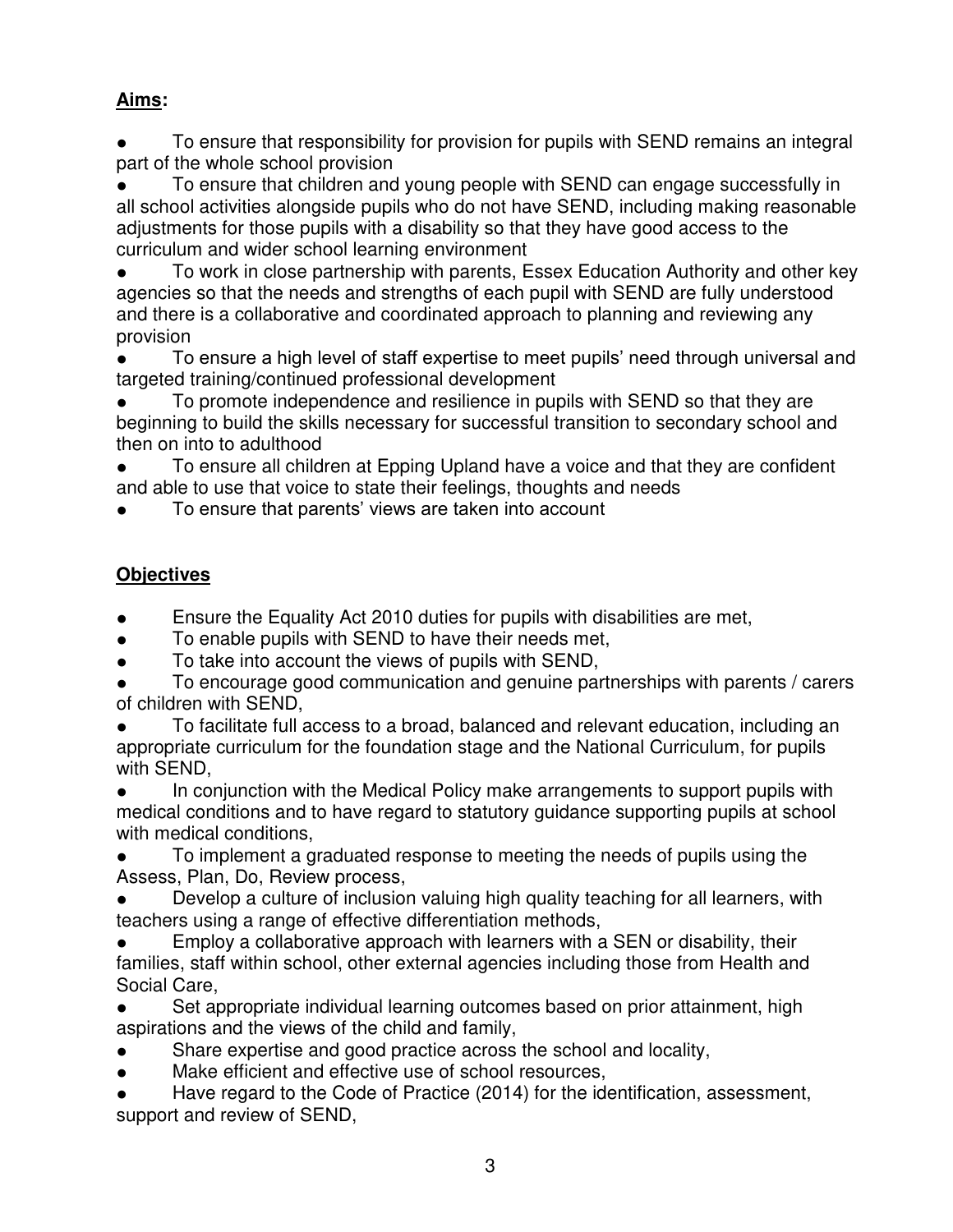Have regard to guidance detailed by Essex Education Authority

# **Identifying Special Educational Needs**

**All teachers are teachers of Special Educational Needs. Every teacher is responsible and accountable for the progress and development of all pupils in their class even where pupils access support from teaching assistants or specialist staff.**

**Teaching and supporting pupils with SEND is therefore a whole school responsibility requiring a whole school response. Meeting the needs of pupils with SEND requires partnership working between all those involved – Local Authority (LA), school, parents / carers, pupils and all other agencies.**

High quality teaching is that which is differentiated to meet the needs of the majority of pupils. Some pupils will need something additional to and different from what is provided for the majority of pupils; this is special educational provision and we will use our best endeavours to ensure that provision is made for those who need it.

#### **Definitions**

The law states that a child has a special educational need if he / she has a:

- Significantly greater difficulty in learning than the majority of others of the same age.
- Disability or health condition which prevents or hinders them from making use of educational facilities of a kind generally provided for others of the same age in mainstream schools or mainstream post-16 institutions.

Many children and young people who have SEN may also have a disability under the Equality Act 2010 that is 'a physical or mental impairment which has a long-term and substantial adverse effect on their ability to carry out normal day-to-day activities'. This definition provides a relatively low threshold and includes more children than many realise:'Long-term' is defined as a year or more and 'substantial' is defined as 'more than minor or trivial'. (SEN Code of Practice 2014 p5)

Epping Upland recognises the importance of early identification and aim to ensure that robust measures are in place to highlight children who are falling behind or who are facing difficulties with any aspect of learning or social development at the earliest opportunity.

This process of early identification is supported by:

- Review of skills and attainment when pupils join the school, taking into account information from any previous settings or agencies as appropriate
- Termly tracking of all pupils to monitor rates of progress and attainment
- Concerns raised directly by teachers, parents or other agencies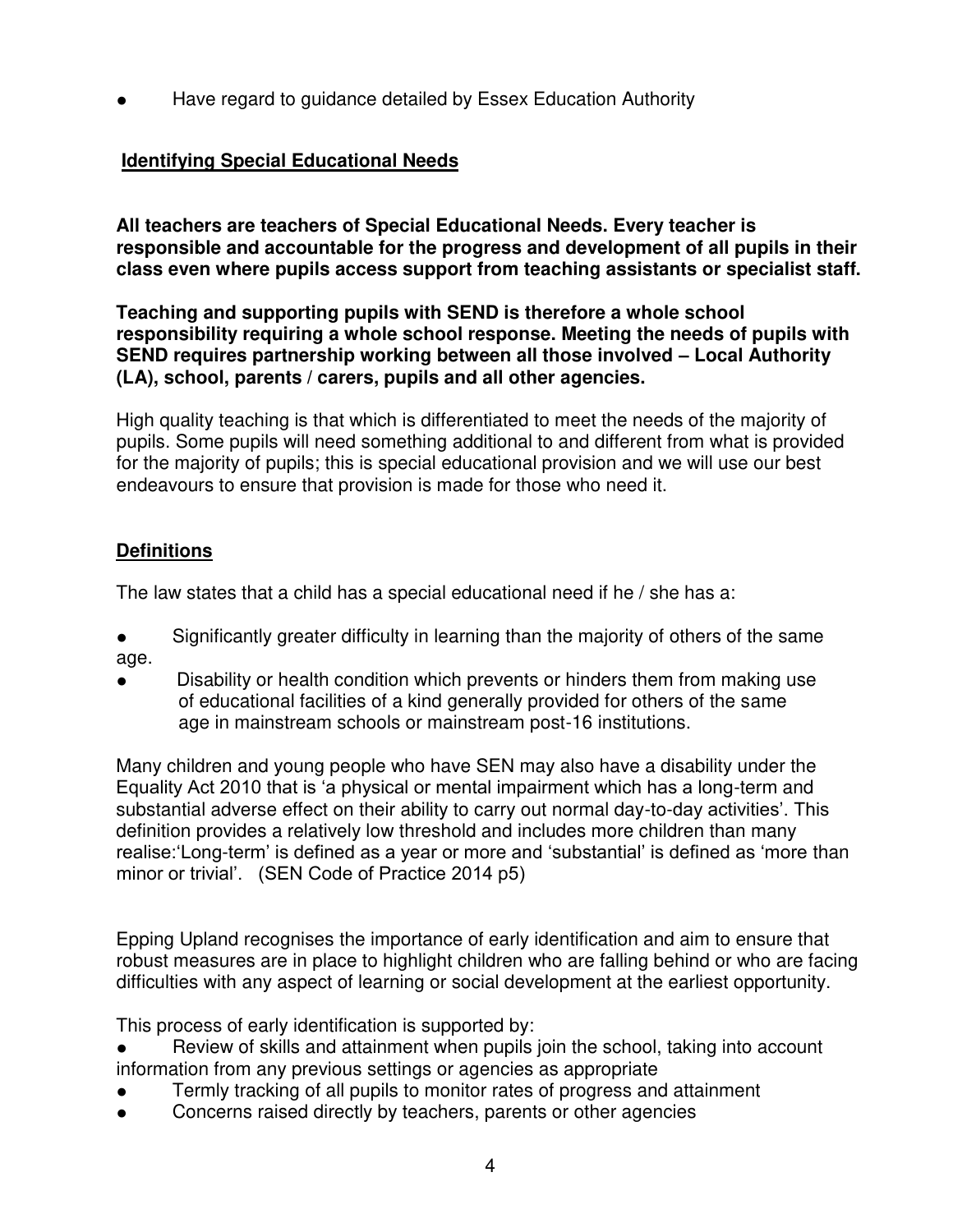As well as progress in core subject areas, progress in other areas will also be considered such as social development and communication skills.

In determining whether a pupil may have SEND, consideration will also be given to other factors which may be barriers to learning including;

• Attendance and punctuality

English as an additional language (EAL) – if necessary a translator will be used to assist

- Being in receipt of a Pupil Premium Grant (PPG)
- Economic disadvantage
- Disability
- Medical conditions
- Being a Child Looked after or previously looked after
- Being a child of a Serviceman/woman

Epping Upland School acknowledges that consideration of these factors will be particularly important when a child is displaying challenging behaviour or becoming isolated and withdrawn. Such behaviours can often mask an unmet need and further assessments will be undertaken to determine any underlying factors affecting behaviour which may not be SEND.

Before deciding whether a pupil requires additional SEND support the Inclusion Manager and class teacher will review current arrangements to meet the child's needs within High Quality Teaching and class interventions. Following this, any further modifications and adaptations that need to be put in place to enable a pupil to make progress will be discussed and implemented.

#### **Areas of Special Educational Need**

Under the SEND Code of Practice 2014 pupils identified as having a special educational need or disability will be considered within one or more of the following categories of need:

#### **Cognition and Learning**

Children with learning needs may learn at a slower pace than other children and may have difficulty developing literacy or numeracy skills or understanding new concepts. Learning needs may be in addition to or as a result of other special educational needs. Children with a specific learning difficulty (SpLD) will have difficulties related to one or

more of dyslexia (reading and spelling), dyscalculia (maths), dyspraxia (coordination) and dysgraphia (writing).

Learning difficulties cover a wide range of needs, including moderate learning difficulties (MLD), severe learning difficulties (SLD), where children are likely to need support in all areas of the curriculum and associated difficulties with mobility and communication, through to profound and multiple learning difficulties (PML), where children are likely to have severe and complex learning difficulties as well as a physical disability or sensory impairment.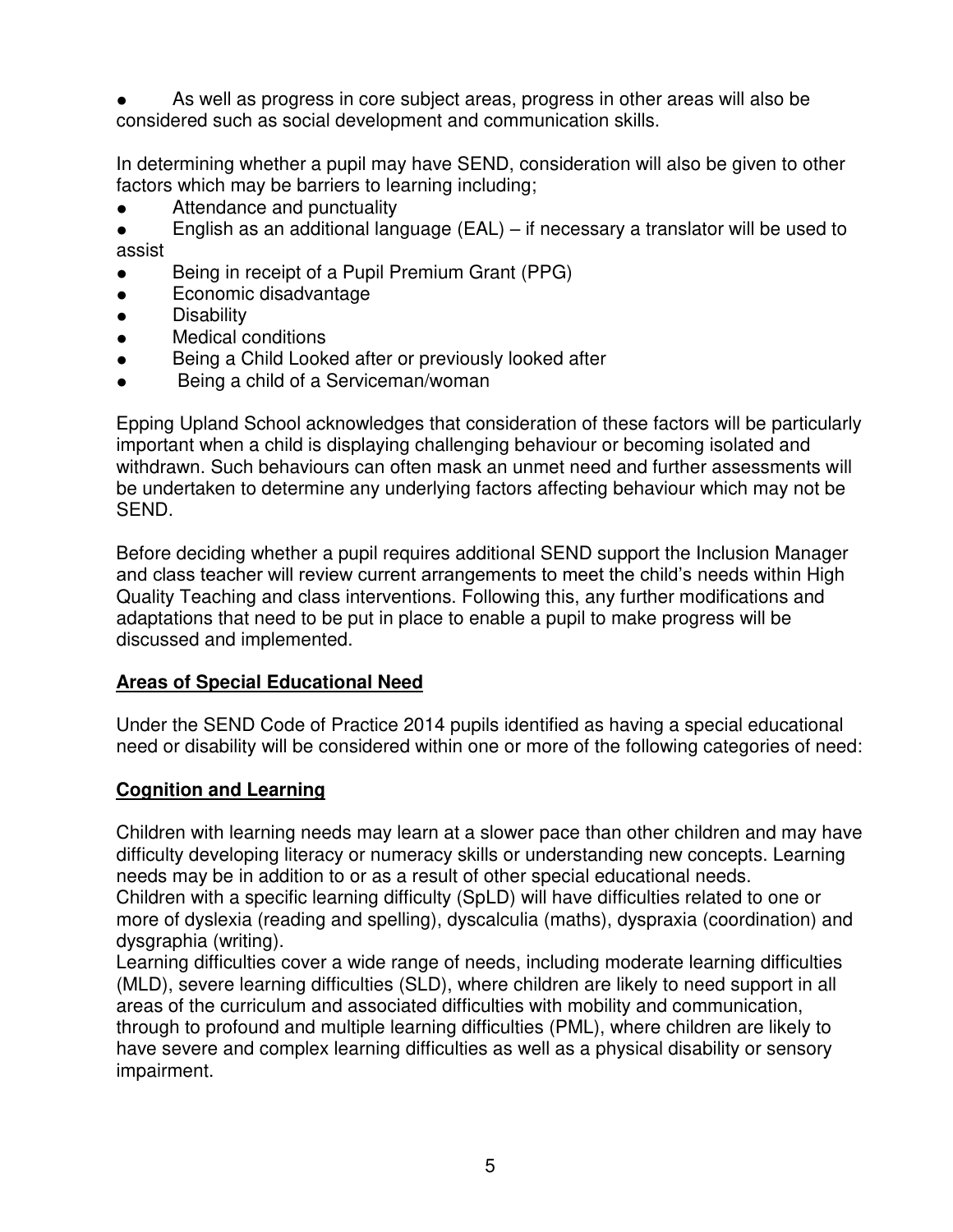#### **Social, Emotional and Mental Health (SEMH)**

Children may experience a wide range of difficulties categorized under SEMH. These can manifest themselves in many ways including becoming withdrawn or isolated, or presenting with challenging behaviour. These behaviours may reflect an underlying mental health issue such as anxiety or depression, self-harming, substance misuse, eating disorders or physical symptoms that are medically unexplained. Other children may have disorders such as Attention Deficit Disorder (ADD), Attention

Deficit Hyperactivity Disorder (ADHD) or Attachment Disorders.

#### **Communication and Interaction Needs**

Children with speech, language and communication needs (SLCN) have difficulty in communicating with others. This may be because they have difficulty saying what they want to, understanding what has been said to them or because they do not understand or use social rules of communication.

The profile for every child with SLCN is different and their needs may change over time. They may have difficulty with one, some or all of the different aspects of speech, language or social communication at different times of their lives. Children with Autism Spectrum Condition (ASC) or Social Communication Difficulties, are likely to have particular difficulties with social interaction. They may also experience difficulties with language, communication and imagination, which can impact on how they relate to others.

#### **Sensory and / or Physical Needs**

Some children require special educational provision because they have a disability and this prevents or hinders them from making use of the educational facilities generally provided. These difficulties can be age related and may fluctuate over time. Many children with visual impairment (VI), hearing impairment (HI) or a multi-sensory impairment (MSI) will require specialist support and / or equipment to access their learning. Children with an MSI have a combination of vision and hearing difficulties. Some children with a physical disability (PD) require additional on-going support and equipment to access all the opportunities available to their peers.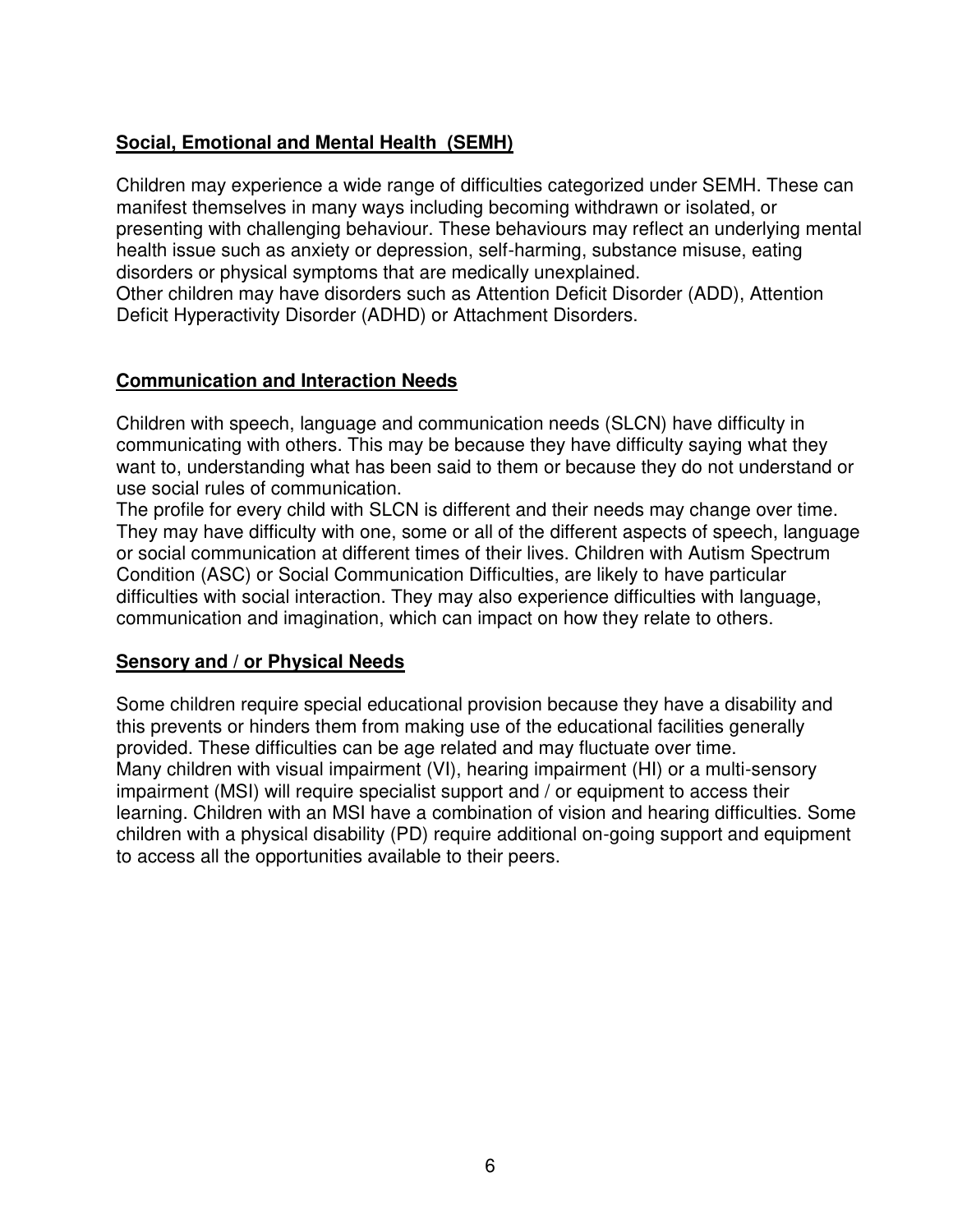#### **High Quality Teaching**

High quality teaching, differentiated for individual pupils, is the first step in responding to pupils who have or may have SEND; additional intervention and support cannot compensate for a lack of high quality teaching.

The key characteristics of high quality teaching are:

- highly focused lesson design with sharp objectives
- high demands of pupil involvement and engagement with their learning
- high levels of interaction for all pupils
- appropriate use of teacher questioning, modeling and explaining
- an emphasis on learning through dialogue, with regular opportunities for
- pupils to talk both individually and in groups
- an expectation that pupils will accept responsibility for their own learning and
- work independently
- Regular use of encouragement and praise to engage and motivate pupils.

At Epping Upland we adopt a "high quality teaching" approach. We regularly and carefully review the quality of teaching for all pupils, including those at risk of underachievement, through lesson observations, book scrutinies and pupil progress meetings. Professional development opportunities are provided for staff to extend their knowledge and understanding of SEND and high quality teaching.

#### **IDENTIFICATION, ASSESSMENT AND REVIEW**

#### **Early concerns**

The progress made by all pupils is regularly monitored and reviewed. Initially, concerns raised by teachers, parents /carers or other agencies are addressed by **appropriate differentiation** within the classroom and a record is kept of the strategies used.

The Essex '**Provision Guidance Toolkit'** is used to help identify and support pupils. This document provides an evidence based reference for class teachers. The class teacher can use the toolkit to ensure that they are doing all they can to meet the needs of the pupil through High Quality Teaching. This can then be used in later discussions should concerns persist.

Where pupils continue to make inadequate progress despite support and high quality teaching, the class teacher will work with the Inclusion Leader to assess if a pupil has a significant difficulty and agree appropriate support.

Examples of assessment tools and materials used in our school: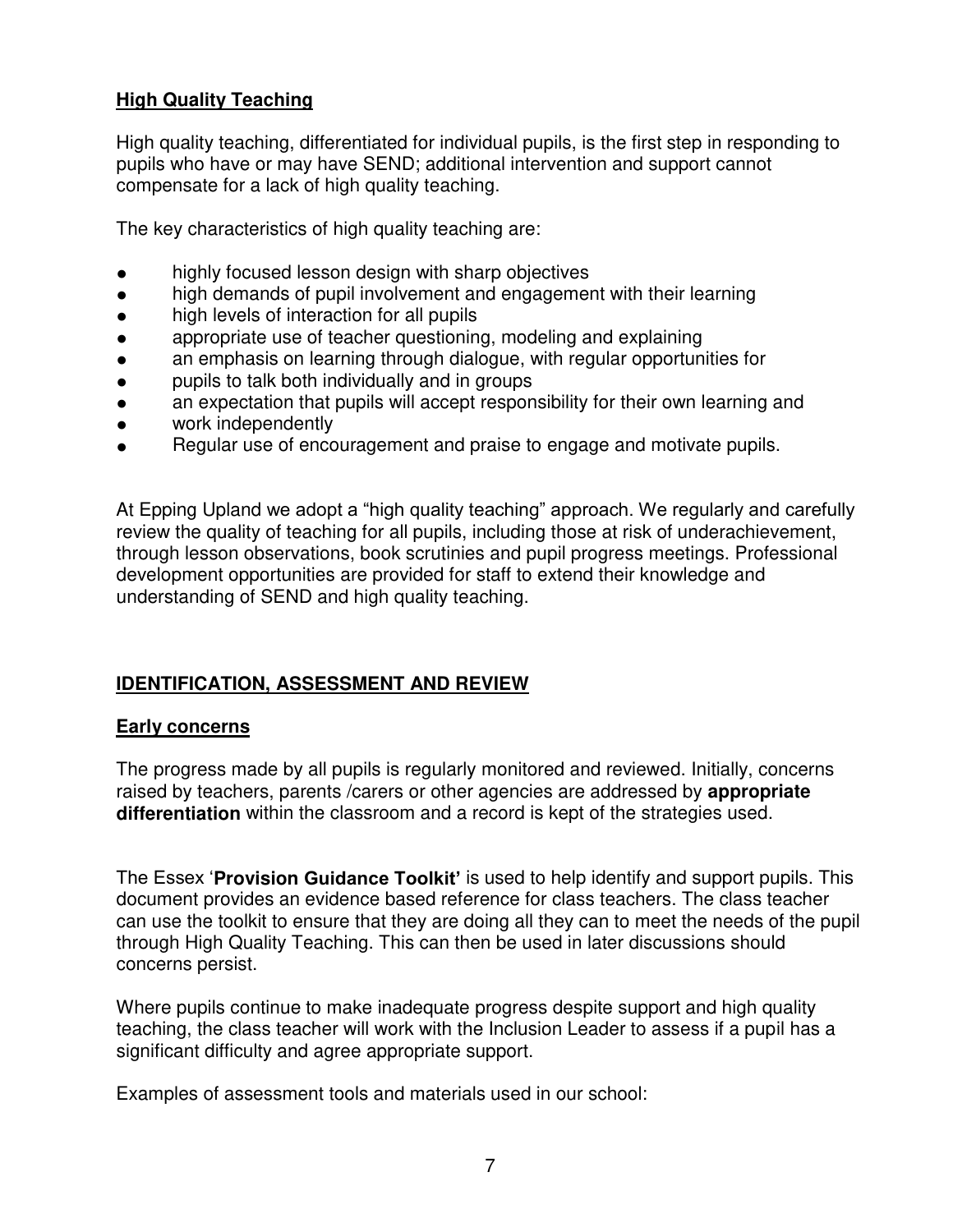- Schonell Spelling Assessment
- New Salford Sentence and Comprehension Reading Test (SSRT)
- York Assessment For Reading Test (YARC)
- **Emotional Literacy Assessment and Intervention**
- **Observations**
- Regular Book Scrutinies
- **Pupil Progress Meetings**

#### **How we identify and support pupils with SEND**

All pupils' attainment and achievements are monitored by their teacher who is required to provide high quality teaching and learning opportunities differentiated for individual pupils.

Where a pupil is making inadequate progress or falls behind their peers, additional support will be provided under the guidance of the class teacher. Adequate progress could:

- Be similar to that of their peers,
- Match or better the pupils' previous rate of progress,
- Close the attainment gap between the pupil and their peers,
- Prevent the attainment gap growing wider.

In some cases it may be necessary to seek assessment by or advice from an external professional such as a specialist teacher. This will always involve discussion and agreement with the pupil's parents / carers.

When considering whether a pupil has a special educational need any of the following may be evident:

Makes little or no progress even when teaching approaches are targeted particularly in a pupil's identified area of weakness;

Shows signs of difficulty in developing literacy or mathematics skills which result in poor attainment in some curriculum areas;

Makes little or no progress even when teaching approaches are targeted particularly in a pupil's identified area of weakness;

Shows signs of difficulty in developing literacy or mathematics skills which result in poor attainment in some curriculum areas;

Persistent emotional or behavioural difficulties which are not ameliorated by appropriate behaviour management strategies;

Has emotional or behavioural difficulties which substantially and regularly interfere with the pupil's own learning or that of the class groups, despite having an individualised behaviour programme;

Has sensory or physical problems and continues to make little or no progress despite the provision of specialist equipment;

Has communication and /or interaction difficulties and continues to make little or no progress despite the provision of an appropriate differentiated curriculum;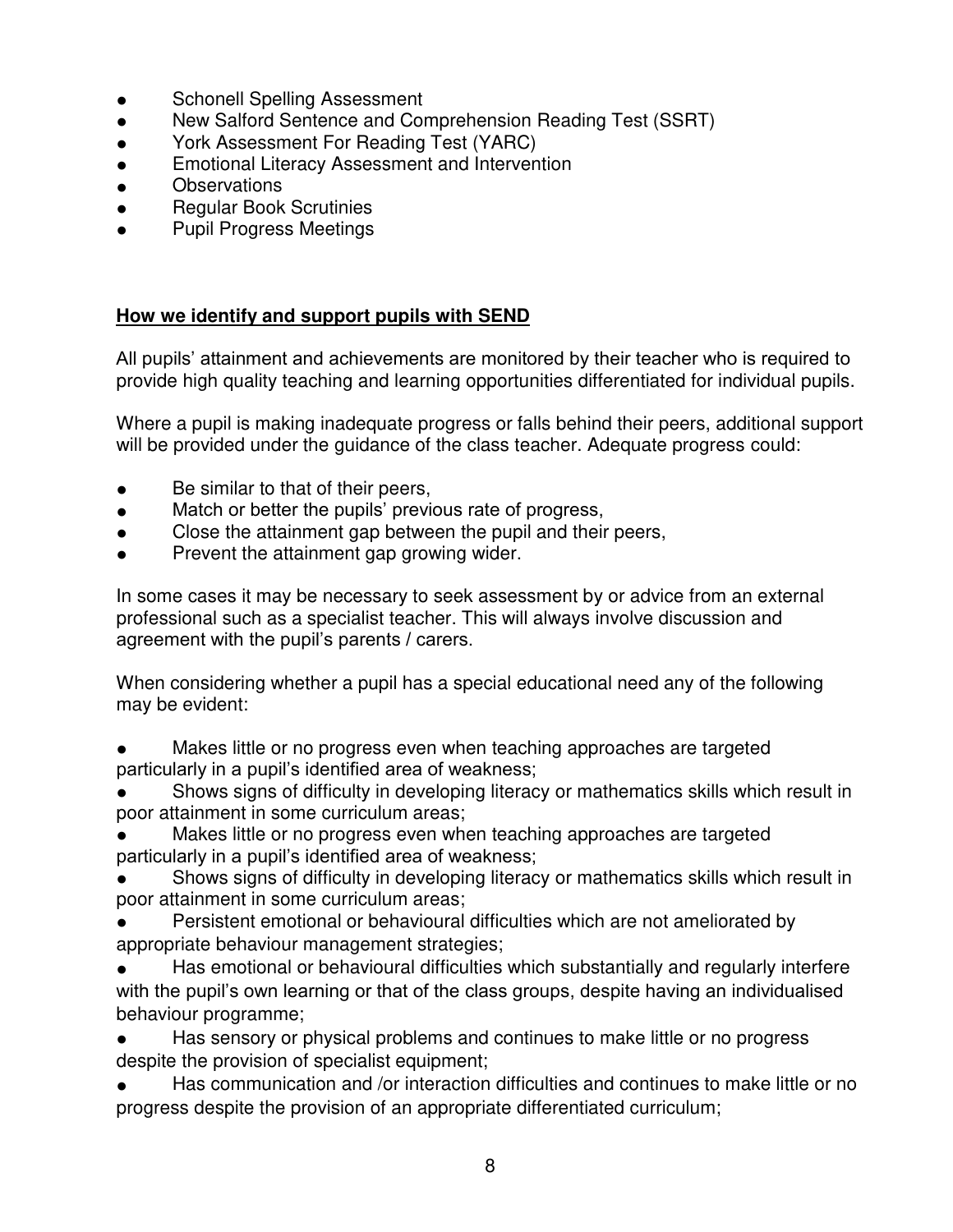- Has SEND or physical needs that require additional specialist equipment or regular advice or visits by a specialist service;
- Has a communication and / or interaction difficulty that impedes the development of social relationships and causes a substantial barrier to learning.

We assess each pupil's current skills and levels of attainment on entry, building on information from previous settings and key stages where appropriate. Class teachers, supported by the Senior Leadership Team, should make regular assessments of progress for all pupils. These should seek to identify pupils making less than expected progress given their age and individual circumstances.

This can be characterised by progress which:

- is significantly slower than that of their peers starting from the same baseline
- fails to match or better the child's previous rate of progress
- fails to close the attainment gap between the child and their peers
- widens the attainment gap

# **A Graduated Response to SEND**

'The Code of Practice outlines a graduated response to pupils' needs. This response is seen as action that is additional to or different from the provision made as part of the school's usual differentiated curriculum and strategies.' (Code of Practice September 2014).

When strategies from the Quality Teaching section of the Provision Guidance toolkit fail to enable the pupil to make progress, further strategies and interventions can be adopted. These are documented in the Additional Support and High Needs sections. It is at this stage that, following the appropriate assessments and advice, a **graduated response** would be put in place and the pupil would be placed on the SEND register.

Where a pupil is identified as having SEND, we will take action to support effective learning by removing barriers to learning and putting effective special educational provision in place. This SEND support will take the form of a four-part cycle through which earlier decisions and action are revisited, refined and revised with a growing understanding of the pupil's needs and of what supports the pupil in making good progress and securing good outcomes. This is known as the graduated response of: **Assess, Plan, Do, and Review.**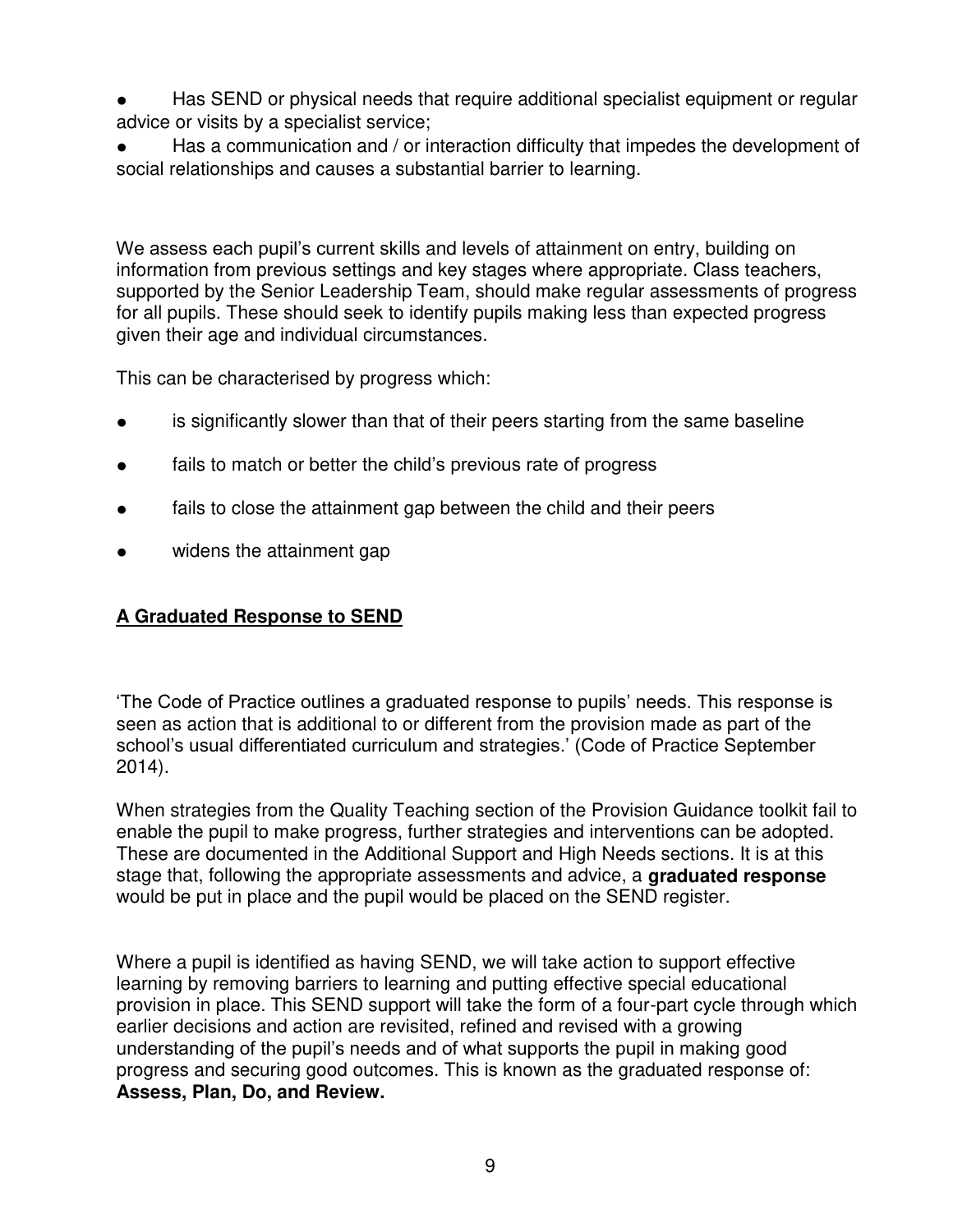For pupils with low level special educational needs the cycle of Assess, Plan, Do and Review will fit into the regular termly assessment and planning cycle for all pupils. These are known as Pupil Progress Meetings. For those pupils with more complex needs or for whom a more frequent cycle needs to be employed additional meeting dates will be set and will include the termly Pupil Progress Meetings.

#### **Assess, Plan, Do and Review**

Where a pupil is identified as having SEND, we will take action to support effective learning by removing barriers to learning and putting effective special educational provision in place. This SEND support will take the form of a four-part cycle through which earlier decisions and action are revisited, refined and revised with a growing understanding of the pupil's needs and of what supports the pupil in making good progress and securing good outcomes. This is known as the graduated response – **Assess, Plan, Do, Review**.

For pupils with low level special educational needs the cycle of Assess, Plan, Do and Review will fit into the regular termly assessment and planning cycle for all pupils. These are known as Pupil Progress Meetings and their progress will be discussed during the usual cycle of parental consultation meetings. For those pupils with more complex needs or for whom a more frequent cycle needs to be employed additional meeting dates will be set and these are known as One Planning Meetings.

# **Assess**

Once identified as requiring additional SEND support a more detailed assessment of the pupil's needs will be carried out. This will include discussions with parents and, when appropriate, the pupil. It may draw on assessments and reports from external agencies involved with the pupil such as speech and language therapist. The SENCO may also carry out more diagnostic assessments of needs in key areas of difficulties. Each pupil's difficulties will be considered against the four broad areas of needs:

- **1.** Communication and interaction
- **2.** Cognition and learning
- **3.** Social, emotional and mental health difficulties
- **4.** Sensory and/or physical needs

School should take seriously any concerns raised by a parent. These should be recorded and compared to the school's own assessment and information on how the pupil is developing. As part of this information gathering process the school can use the checklists provided in the Essex Provision Guidance Toolkit. In some cases, outside professionals from health or social services may already be involved with the child. These professionals should liaise with the school to help inform the assessments. Where professionals are not already working with school staff the Inclusion Leader should contact them providing parental consent has been granted.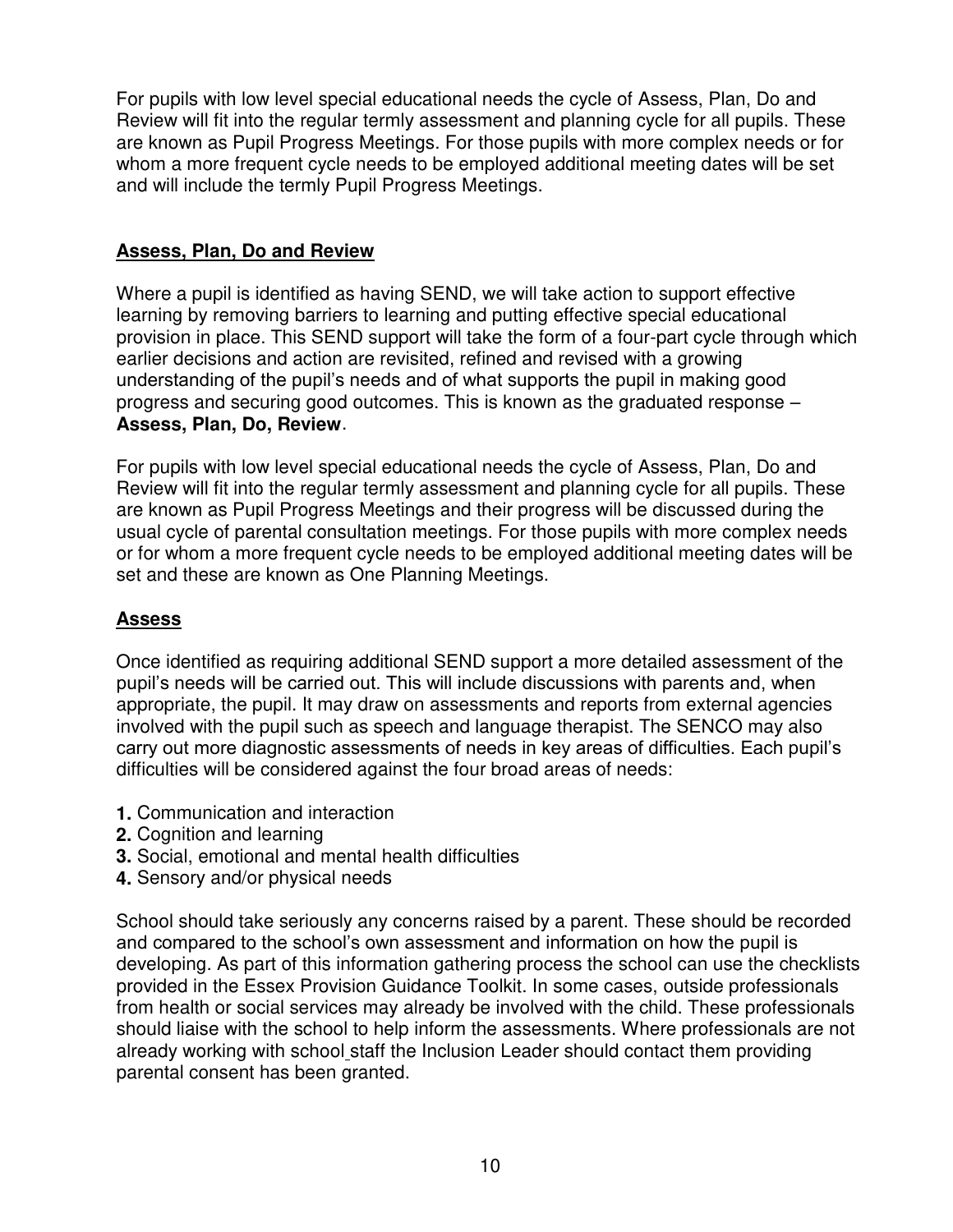# **Plan**

Where it is decided to provide a pupil with SEND support, a One Planning meeting will be held for the child. The teacher and the Inclusion Leader should agree, in consultation with the parent and the pupil, the support and any interventions to be put in place as well as the expected impact on progress, development or behavior. The support and intervention provided should be selected to meet the outcomes identified for the pupil, based on reliable evidence of effectiveness, and should be provided by staff with sufficient skills and knowledge.

Where appropriate, plans should seek parental involvement to reinforce or contribute to progress at home. All teachers and support staff who work with the pupil should be made aware of their needs, the outcomes sought, the support provided and any teaching strategies or approaches that are required. Where appropriate, advice from outside agencies will be documented. In order to review the outcomes and any progress made, a date also needs to be set for the next One Planning meeting the following term.

All the information discussed at the meeting will be compiled into a Person Centred Review Report and a One Page Profile or Leaflet. Parents and outside agencies will receive copies of the paperwork and copies will be held in the pupil's SEND folder to allow easy access.

# **Do**

The class teacher should remain responsible for working with the child on a daily basis. Where the interventions involve group or one-to-one teaching away from the main class, they should still retain responsibility for the pupil. They should work closely with any teaching assistants or specialist staff involved, to plan and assess the impact of support and interventions and how they can be linked to classroom teaching. The Inclusion Leader should support the class teacher in the further assessment of the child's particular strengths and weaknesses, in problem solving and advising on the effective implementation of support.

#### **Review**

The effectiveness of the support and interventions and their impact on the pupil's progress will be reviewed at least termly and by the agreed date. Parents will be invited to attend along with pupils when this is appropriate. Depending on the level and complexity of need this review may be included in the general school cycle of parental consultation meetings. The class teacher, working with the Inclusion Leader, should revise the support in light of the pupil's progress and development, deciding on any changes to the support and outcomes in consultation with the parent and pupil. Where appropriate outside agencies will be asked to contribute to this review.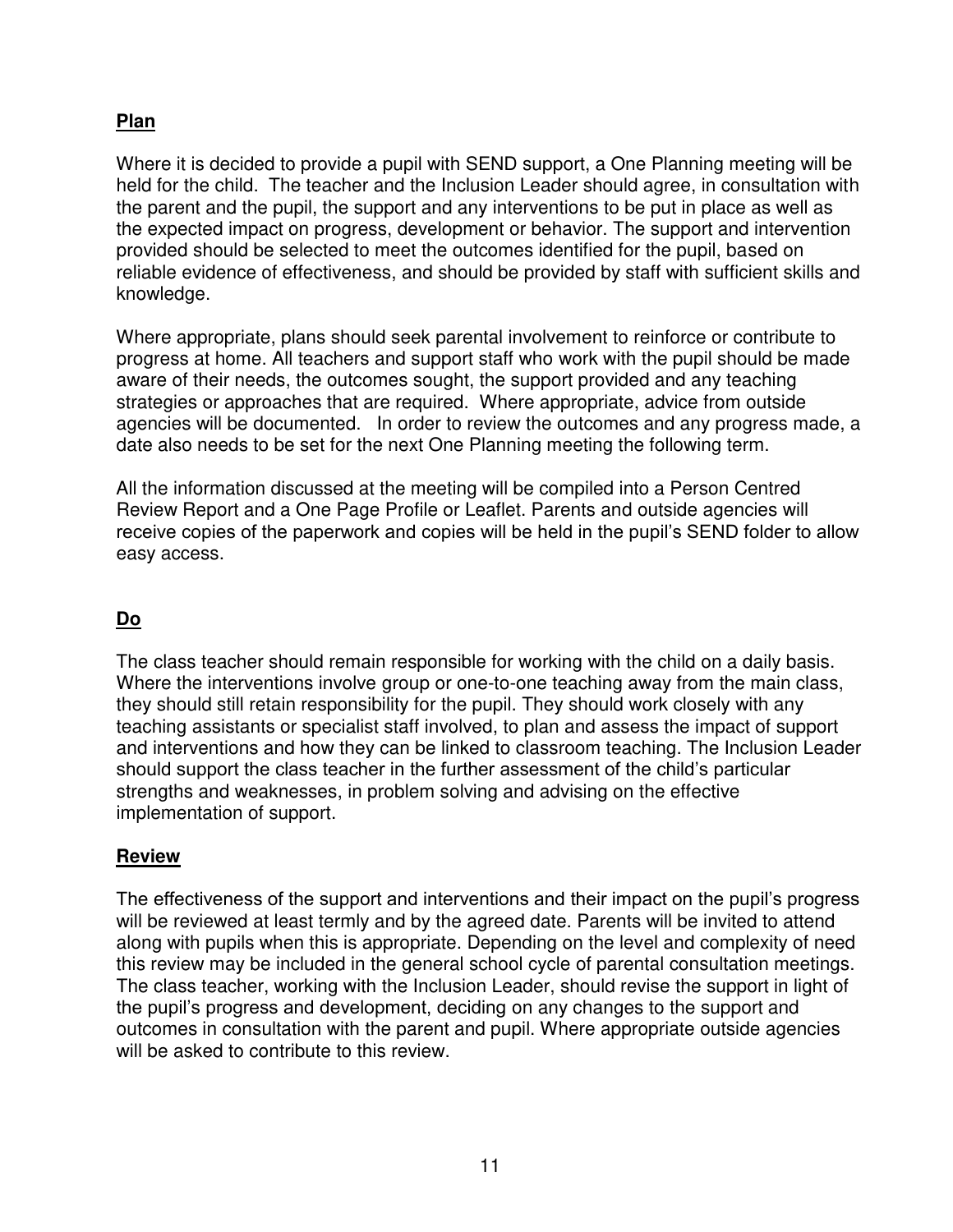#### **Exit Criteria**

When a pupil has made sufficient progress in their area of need that they no longer require any provision that is different from or in addition to that which is normally available as part of high quality and differentiated teaching they will no longer be seen as requiring school support. At this point, through discussion and agreement with parents / carers the pupil will be removed from the SEN register.

#### **Statutory Assessment of Needs (EHCP)**

Where, despite the school having taken relevant and purposeful action to identify, assess and meet the special educational needs and / or disabilities of the pupil, the child has not made expected progress, the school or parents / carers should consider requesting an Education, Health and Care Plan (EHCP) needs assessment. Evidence gathered at regular One Planning meetings and close discussion with outside agencies will determine whether this statutory assessment of needs is required.

Where a pupil has an Education, Health and Care Plan (EHCP) staff, parents and the pupil should meet termly to discuss progress. The Plan must formally be reviewed every twelve months.

#### **Monitoring and Evaluation of SEND**

Regular monitoring of the quality of provision for all pupils including those with SEND follows the school's assessment and monitoring programme. In addition the cycle of Assess, Plan, Do and Review ensures that pupils with SEND have their individual provision reviewed regularly, and at least termly. Additional training, advice and support will be provided to teaching staff where necessary in order to facilitate pupil progress and to meet pupil needs.

#### **Supporting Pupils and Families**

We value and appreciate the positive role and contribution that parents /carers make. We make every effort to work in full cooperation with them, recognising and respecting their roles and responsibilities.

Parents /carers are encouraged to work with the school and other professionals to ensure that their child's needs are identified properly and met as early as possible.

In order that they play an active part in their child's development, the school endeavours to provide parents /carers with the relevant information so that they can reinforce learning in the home.

At Epping Upland we endeavour to support parents /carers so that they are able to:

Feel fully supported and taken seriously should they raise a concern about their child,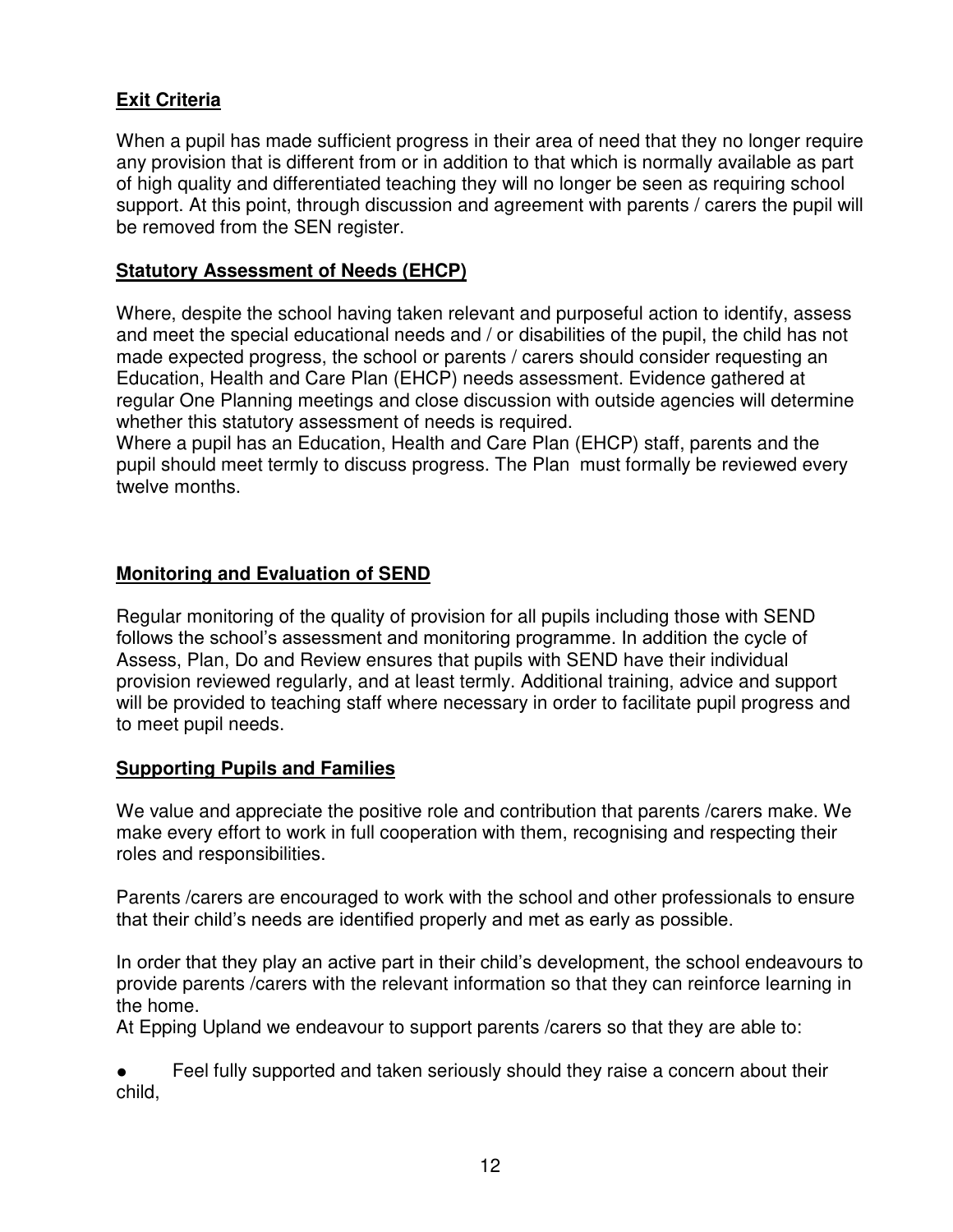- Recognise and fulfil their responsibilities and play an active and valued role in their child's education,
- Understand procedures and documentation,
- Make their views known about how their child is educated.

Have access to information, advice and support during assessment and any related decision-making process about special educational provision.

Parents /carers of a child with SEND support will have the opportunity to meet with the SENCo at least three times a year formally. The SENCo is happy to meet with parents / carers at other times wherever possible.

# **Pupil Voice**

At Epping Upland we hold the views of pupils highly and recognise the importance of gaining genuine pupil views in promoting the best pupil outcomes. Pupils are able to share their views in a number of different ways which are appropriate to age and ability. These views are welcome at any time but are specifically sought as part of One Planning meetings, an annual review and at the end of a targeted intervention. We also ask pupils to contribute to the setting of their own personal targets and outcomes.

#### **Partnership with External Agencies**

The school is supported by a wide range of agencies such as the Educational Psychology Service, Specialist Teacher Team, Occupational Therapy Service, Speech and Language Service and the School Nurse Service.

# **Transition**

A change of school, staff and class can be an exciting yet anxious time for all pupils. We recognise that this can be very challenging for some pupils with SEND. We endeavour to make sure these periods of change are carefully managed in a sensitive way to provide continuity of high quality provision and reassurance to pupils and families. We liaise closely with the transferring school and relevant staff members are invited to One Planning meetings during the summer term.

# **Training and Resources**

#### **Allocation of resources**

● Resources are allocated to support children with identified needs.

Each year we map our provision to show how we allocate human resources to each class; this is reviewed regularly and can change during the academic year, responding to the changing needs within our school.

This may take the form of differentiated work in class, support from a Learning Support Assistant (LSA) in focused intervention groups or for individuals.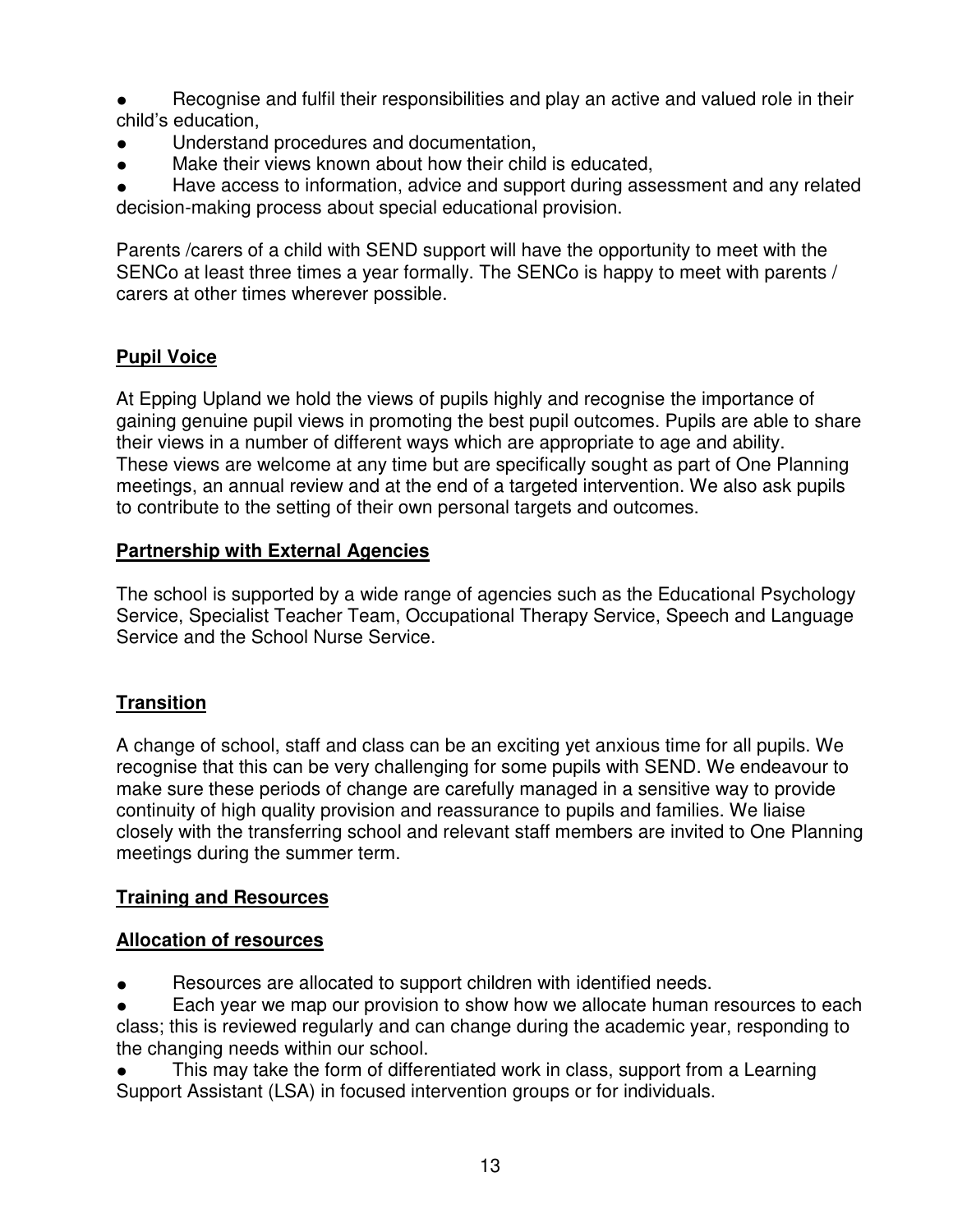Specialist equipment, books or other resources that may help the pupil are purchased as required.

Continuing Professional Development (CPD) for Special Educational Needs

The Inclusion Leader and any staff working with pupils with SEND attend regular meetings in school and within the locality to update their knowledge.

External trainers are brought in periodically to address more specialist training needs such as training staff in the use of specific interventions.

Peer support and guidance is available daily for all staff in school and some of the best training development occurs through professional dialogue with colleagues looking at meeting the specific needs of a pupil.

# **Funding**

Funding for SEN in mainstream schools is mainly delegated to the school's budget. It is the expectation that schools provide support to their pupils with SEN from their SEN budget. Where a pupil requires an exceptionally high level of support that incurs a greater expense, the school can make a request for additional resources to the local authority.

#### **Personal Budgets**

Personal budgets are only available to pupils with EHCPs. Funding can be made available to parents /carers as a personal budget for them to commission their own provision for their child under certain conditions.

# **Roles and Responsibilities**

Provision for pupils with SEND is a matter for the school as a whole. In addition to the Governing Body, Head teacher and SENCo, all members of staff have important responsibilities.

# **Governing Body**

The Governing Body endeavours to follow the guidelines as laid down in the SEND Code of Practice (2014) to:

Use their best endeavours to make sure that a child with SEND gets the support they need – this means doing everything they can to meet children and young people's special educational needs,

● Ensure that children with SEND engage in the activities of the school alongside pupils who do not have SEND,

- Designate a teacher to be responsible for coordinating SEND provision,
- Inform parents / carers when they are making special educational provision for a child,

Prepare a SEND information report and their arrangements for the admission of disabled children, the steps being taken to prevent disabled children from being less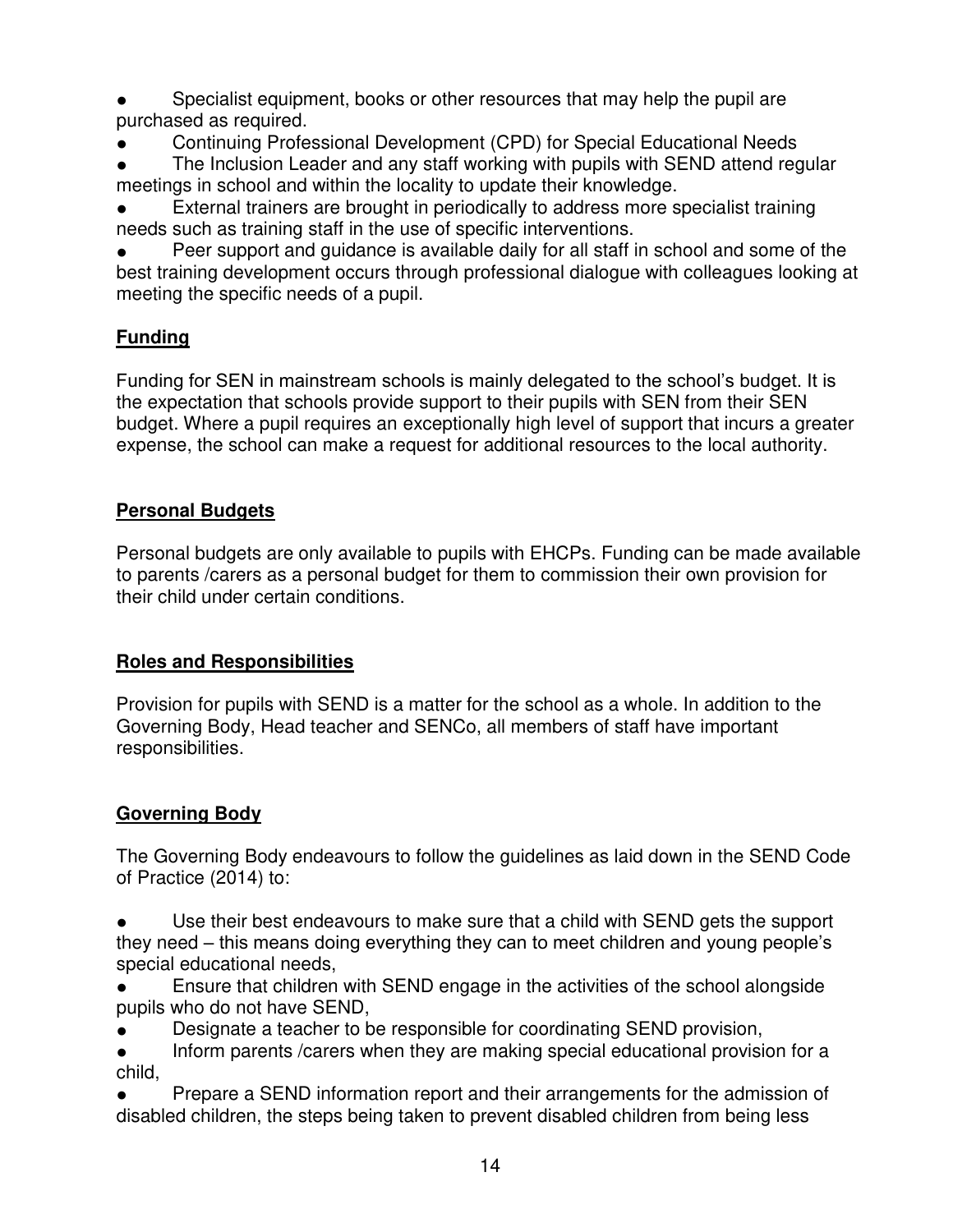favourably than others, the facilities provided to enable access to the school for disabled children and their accessibility plan showing how they plan to improve access progressively over time.

The named governor for SEND is Lara Gardiner

# **Head teacher**

The Head teacher has responsibility for the day-to-day management of all aspects of the school's work, including provision for children with special educational needs. The Head teacher will keep the Governing Body fully informed on special educational needs issues. The Head teacher will work closely with the SENCo and the SEN Governor.

#### **SENCo/Inclusion Manager**

In collaboration with the Headteacher and Governing Body, the Inclusion Leader determines the strategic development of the SEND policy and provision with the ultimate aim of raising the achievement of pupils with SEND.

The Inclusion Leader takes day-to-day responsibility for the operation of the SEND policy and coordinates the provision for individual children, working closely with staff, parents /carers and external agencies. The Inclusion Leader provides relevant professional guidance to colleagues with the aim of securing high quality teaching for children with SEND.

Through analysis and assessment of children's needs and by monitoring the quality of teaching and standards of pupils' achievements and setting targets, the Inclusion Leader develops effective ways of overcoming barriers to learning and sustaining effective teaching.

The Inclusion Leader liaises and collaborates with class teachers so that learning for all children is given equal priority. The principle responsibilities for this role include:

- Overseeing the day-to-day operation of the SEND policy,
- Coordinating provision for SEND pupils and reporting on progress,
- Advising on the graduated approach to providing SEND support Assess, Plan, Do, Review,

Advising on the deployment of the school's delegated budget and other resources to meet pupils' needs effectively,

- Monitoring relevant SEND CPD for all staff,
- Overseeing the records of all children with SEND and ensuring that they are up-todate,
- Liaising with parents / carers of children with SEND,
- Being a point of contact with external agencies,
- Overseeing transition of SEND to the next setting or class,
- Monitoring the impact of interventions provided for pupils with SEND,

To lead on the development of high quality SEND provision as an integral part of the school improvement plan,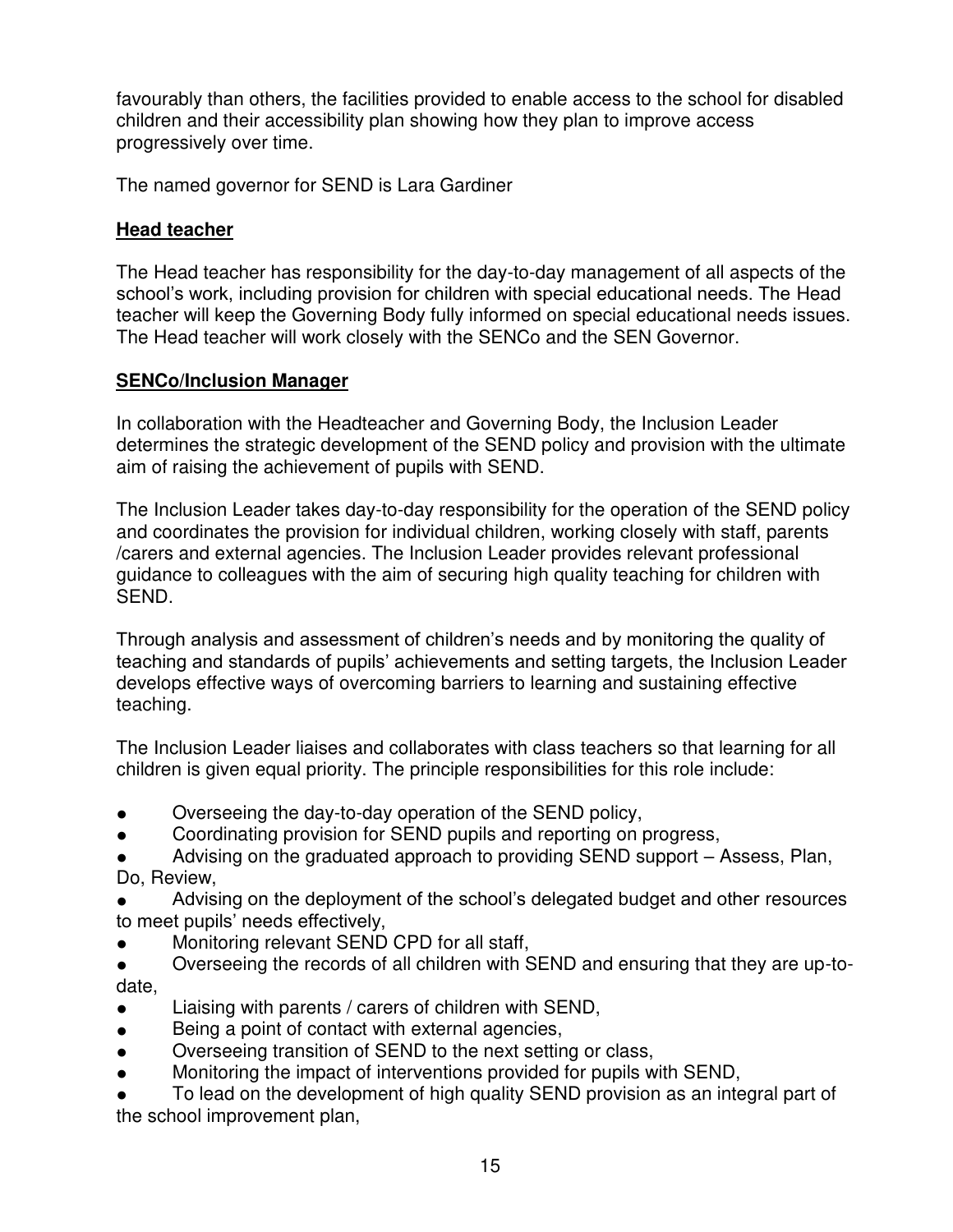Working with the Headteacher and Governing Body to ensure that the school meets its responsibilities under the Equality Act (2010) with regard to reasonable adjustments and access arrangements.

# **All Teaching and Non-Teaching Staff**

- All staff are aware of the school's SEND policy and the procedures for identifying, assessing and making provision for pupils with SEND,
- Class teachers are fully involved in providing high quality teaching, differentiated for individual pupils. This includes reviewing and, where necessary, improving their understanding of strategies to identify and support vulnerable pupils,

● Class teachers are responsible for setting suitable learning challenges and facilitating effective SEND provision in response to pupils' diverse needs in order to remove potential barriers to learning. The process should include working with the Inclusion Leader to carry out a clear analysis of the pupil's needs, drawing on the teacher's assessments and experience of the child as well as previous progress and attainment,

● TAs will liaise with the class teacher and the Inclusion Leader on planning, on pupil response and on progress in order to contribute effectively to the graduated response.

**Meeting Medical Needs** 

#### **Meeting Medical Needs**

The Children and Families Act 2014 places a duty on schools to make arrangements to support pupils with medical conditions. Individual healthcare plans will normally specify the type and level of support required to meet the medical needs of such pupils.

Where children also have SEND their provision should be planned and delivered in a coordinated way. For those children with an EHCP this will be used as it brings together health and social care needs as well as their SEND provision.

The school recognises that pupils at school with medical conditions should be properly supported so that they have full access to education, including school trips and physical education. Some children with medical conditions may be disabled and where this is the case the school will comply with its duties under the Equality Act 210. Please see the school Medical Policy for further details.

#### **Monitoring and Accountability**

# **Accessibility**

The school is compliant with the Equality Act 2010 and Accessibility legislation. It is predominantly accessible for wheelchair users as much of the school is on a ground floor level and has disabled toilet facilities. There is also a stair lift to allow access to the hall from inside the school.